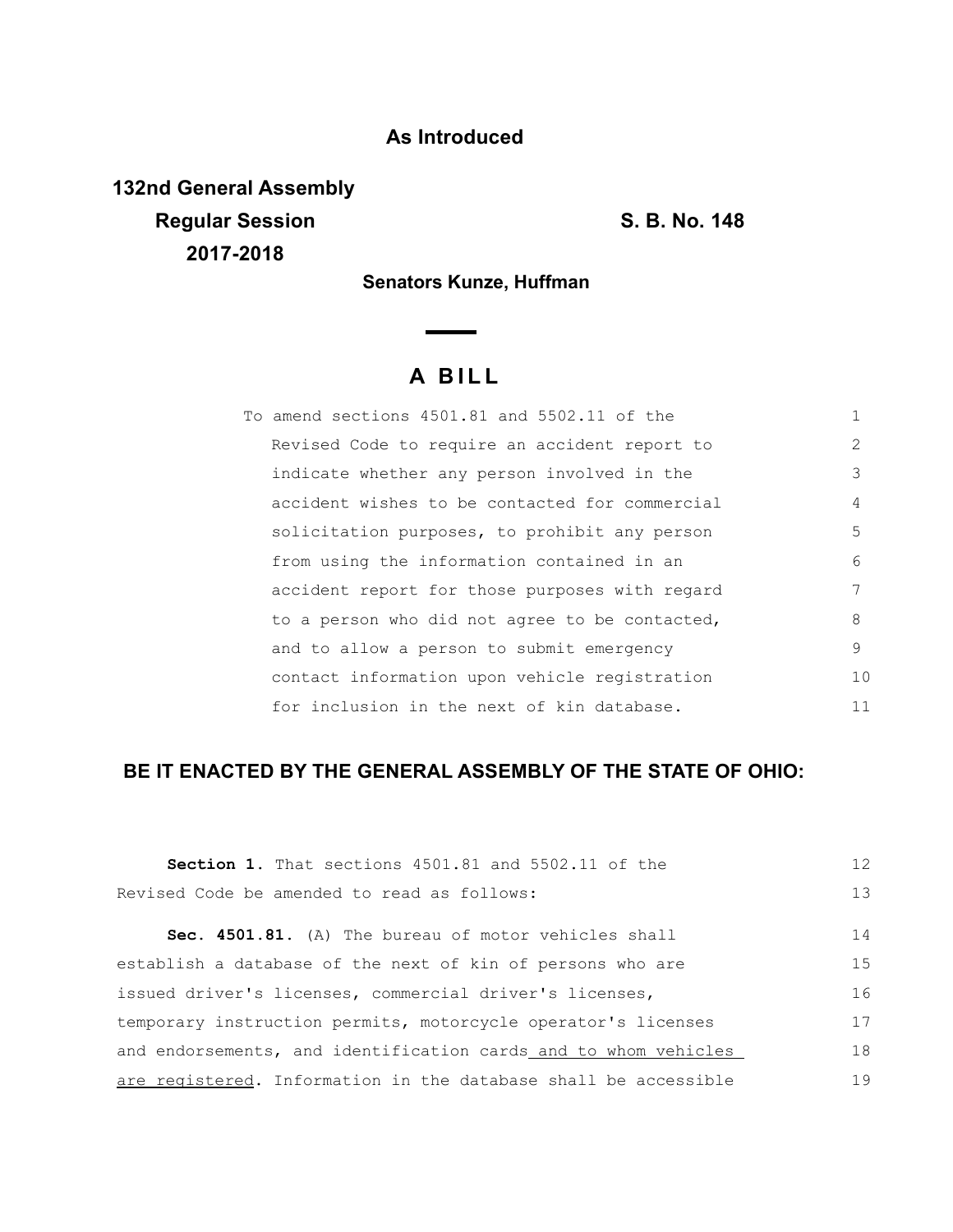only to employees of the bureau and to criminal justice agencies and is not a public record for purposes of section 149.43 of the Revised Code.

(B) When an individual submits an application to the registrar of motor vehicles or a deputy registrar for a driver's license, commercial driver's license, temporary instruction permit, motorcycle operator's license or endorsement, or identification card,  $\theta$  a renewal of any of them, or a vehicle registration, the individual shall be furnished with a next of kin information form-on which-. On the form, the individual may list the name, address, telephone number, and relationship to the individual of at least one contact person whom the individual wishes to be contacted if the individual is involved in a motor vehicle accident or emergency situation and the individual dies or is seriously injured or rendered unconscious and is unable to communicate with the contact person. The contact person may or may not be the next of kin of the applicant, except that if the applicant is under eighteen years of age and is not emancipated, the contact person shall include the parent, guardian, or custodian of the applicant. 23 24 25 26 27 28 29 30 31 32 33 34 35 36 37 38 39

The form described in this division shall inform the individual that, after completing the form, the individual may return the form to the registrar or any deputy registrar, each of whom shall accept the form from the individual without payment of any fee. The form also shall contain the mailing address of the bureau, to which the individual may mail the completed form, and also instructions whereby the individual may furnish the information described in this division to the registrar through use of the internet. 40 41 42 43 44 45 46 47 48

(C) The bureau, in accordance with Chapter 119. of the

49

20 21 22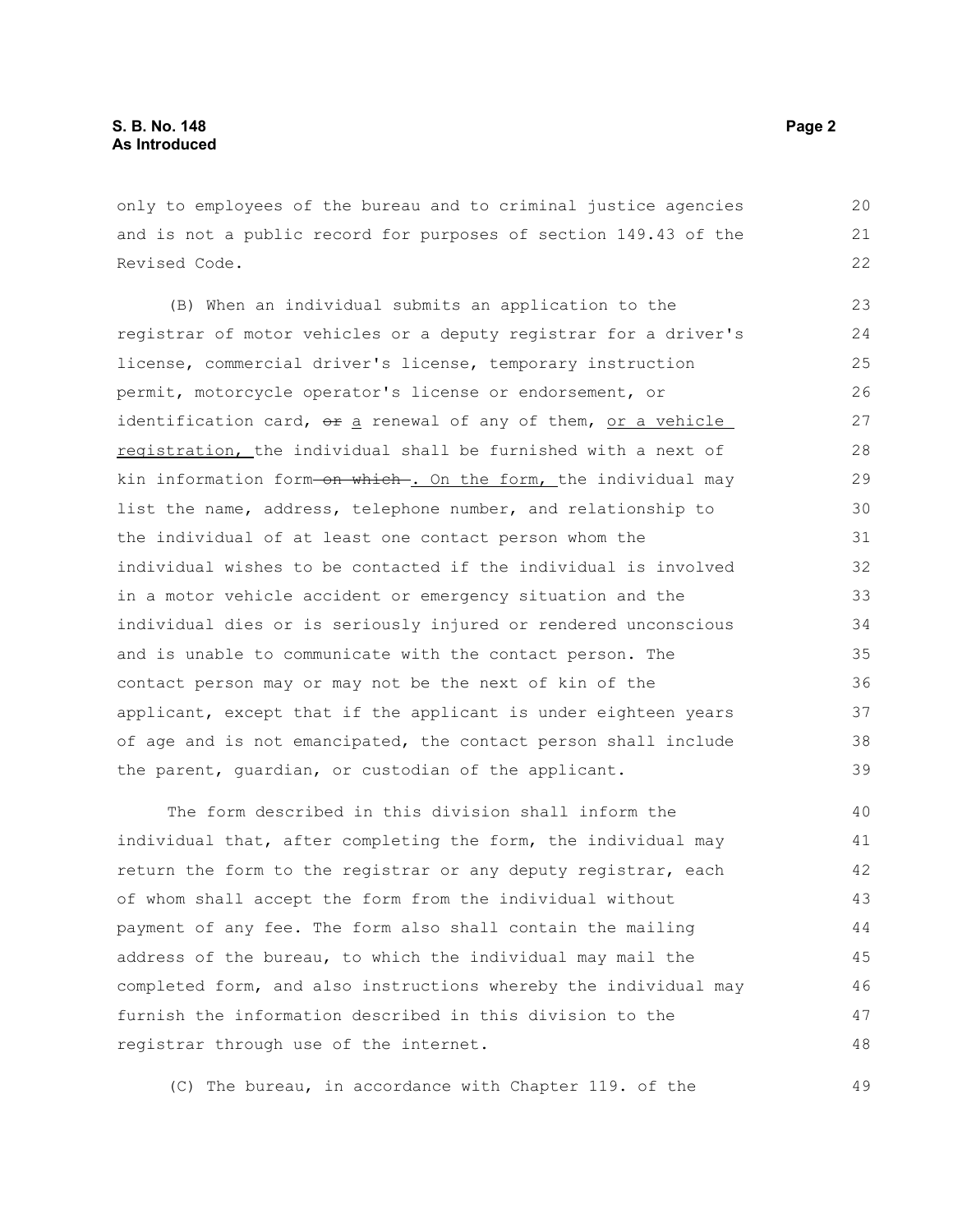Revised Code, shall adopt rules to implement this section. The rules shall address all of the following: (1) The methods whereby a person who has submitted the name of a contact person for inclusion in the database may make changes to that entry; (2) The contents of the next of kin information form; (3) Any other aspect of the database or its operation that the registrar determines is necessary in order to implement this section. (D) In the event of a motor vehicle accident or emergency situation in which a person dies or is seriously injured or rendered unconscious and is unable to communicate with the contact person specified in the database, an employee of a criminal justice agency shall make a good faith effort to notify the contact person of the situation, but neither the bureau nor the employee nor the criminal justice agency that employs that employee incurs any liability if the employee is not able to make contact with the contact person. **Sec. 5502.11.** Every law enforcement agency representing a township, county, municipal corporation, or other political subdivision investigating a motor vehicle accident involving a fatality, personal injury, or property damage in an amount greater than one thousand dollars, within five days, shall forward a written report of such accident to the director of public safety on a form, which the director shall adopt subject to sections 119.01 to 119.13 of the Revised Code. The form shall include a statement as to whether any person involved in the accident wishes to be contacted for commercial solicitation 50 51 52 53 54 55 56 57 58 59 60 61 62 63 64 65 66 67 68 69 70 71 72 73 74 75 76 77

purposes. No person shall use the information contained in an

78